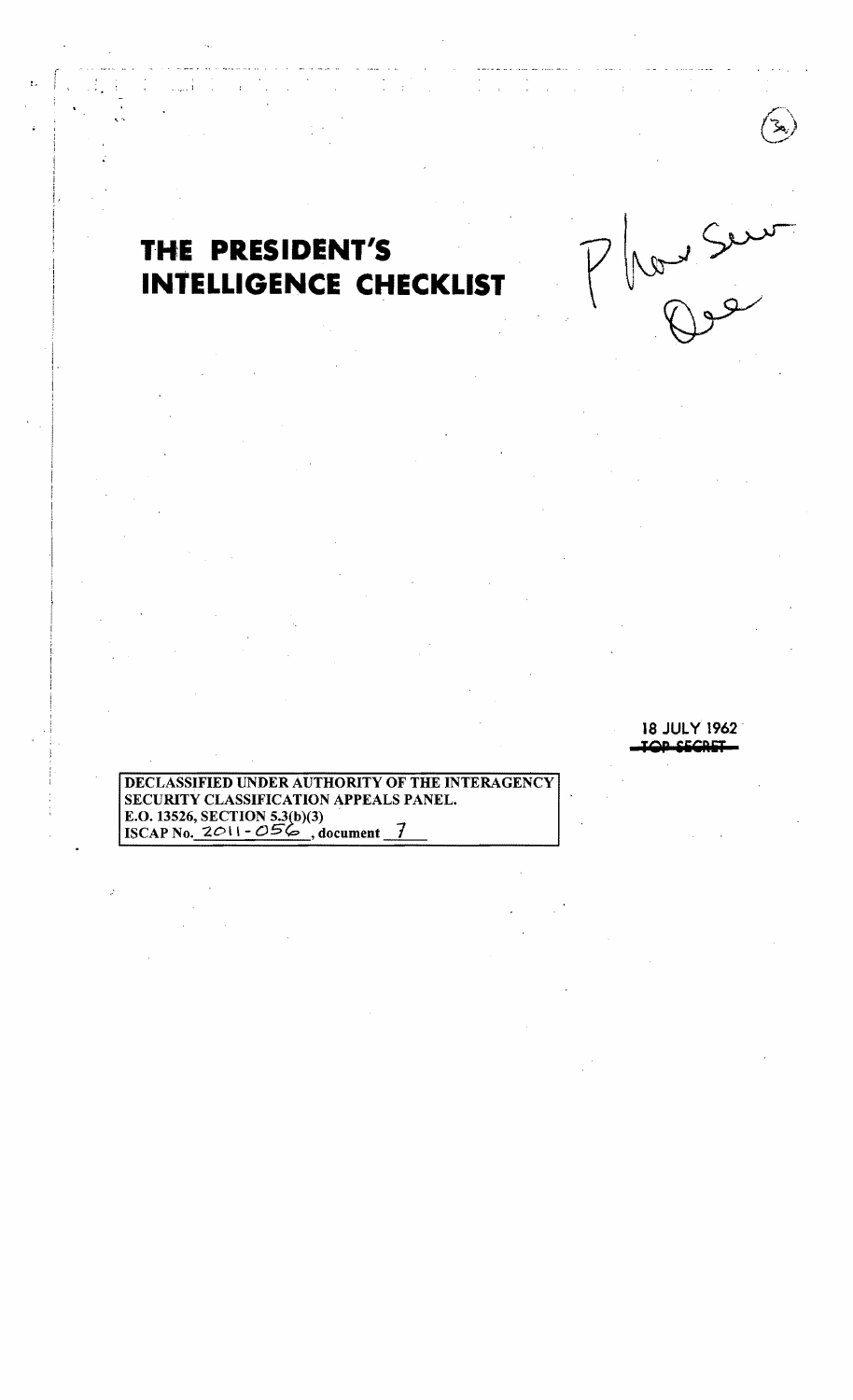### LATE ITEM

We have so far only preliminary and fragmentary reports on what is going on in Peru, but it appears that the military have finally made their move. A ring of troops and tanks was thrown around the presidential palace in Lima early this morning and forced entrance. The last straws, as far as the military were concerned, would seem to have been yesterday's events, in which their charges of fraud against Haya were formally rejected, President Prado refused to accept the cabinet's resignation and ordered congress to proceed with the election of a new president in accordance with the established constitutional rules.

 $\cdot$  :

### For The President Only<sub>'</sub>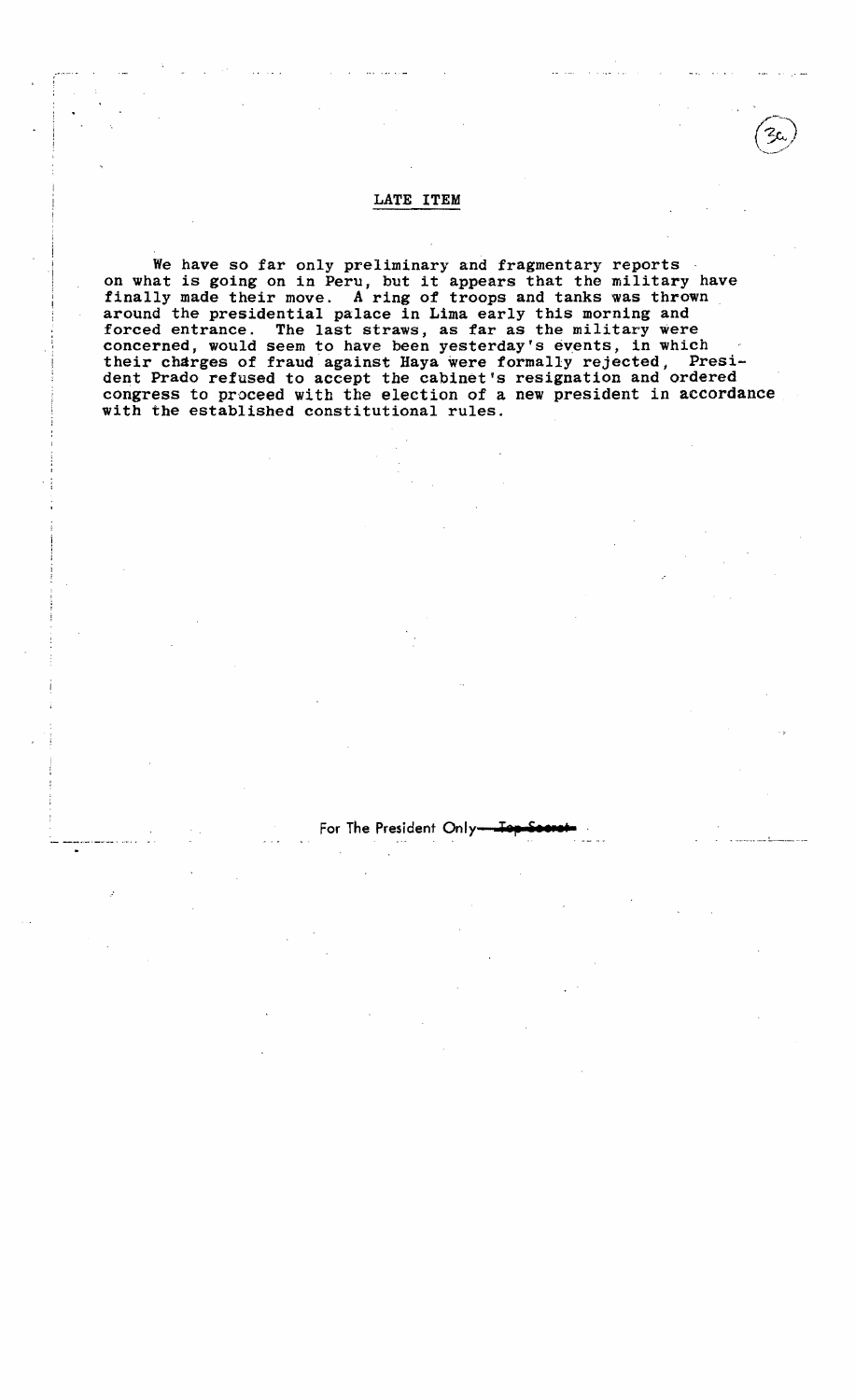1. USSR-Berlin 1. In Geneva, the bloc's psychological warriors are again hinting that if the US is not more forthcoming.when Secretary Rusk meets with Gromyko in the course of winding up the Laos conference, the Soviets will move quickly to sign a separate peace treaty with East Germany. These threats are similar to those last summer, which fell off after private talks were begun with Gromyko.

I **Portion identified**  as non-responsive to the appeal

**:** 

For The President Only-

**\_\_\_\_\_\_\_\_\_\_\_\_\_\_\_\_\_\_\_\_\_\_\_\_\_\_\_\_\_\_\_\_\_\_\_\_\_\_\_\_\_\_\_\_\_\_\_\_\_\_\_\_\_\_ \_\_\_\_\_\_** 

<sup>I</sup>**------------------------- <sup>1</sup>**

**r------------------------------------------------------------------------------------** I I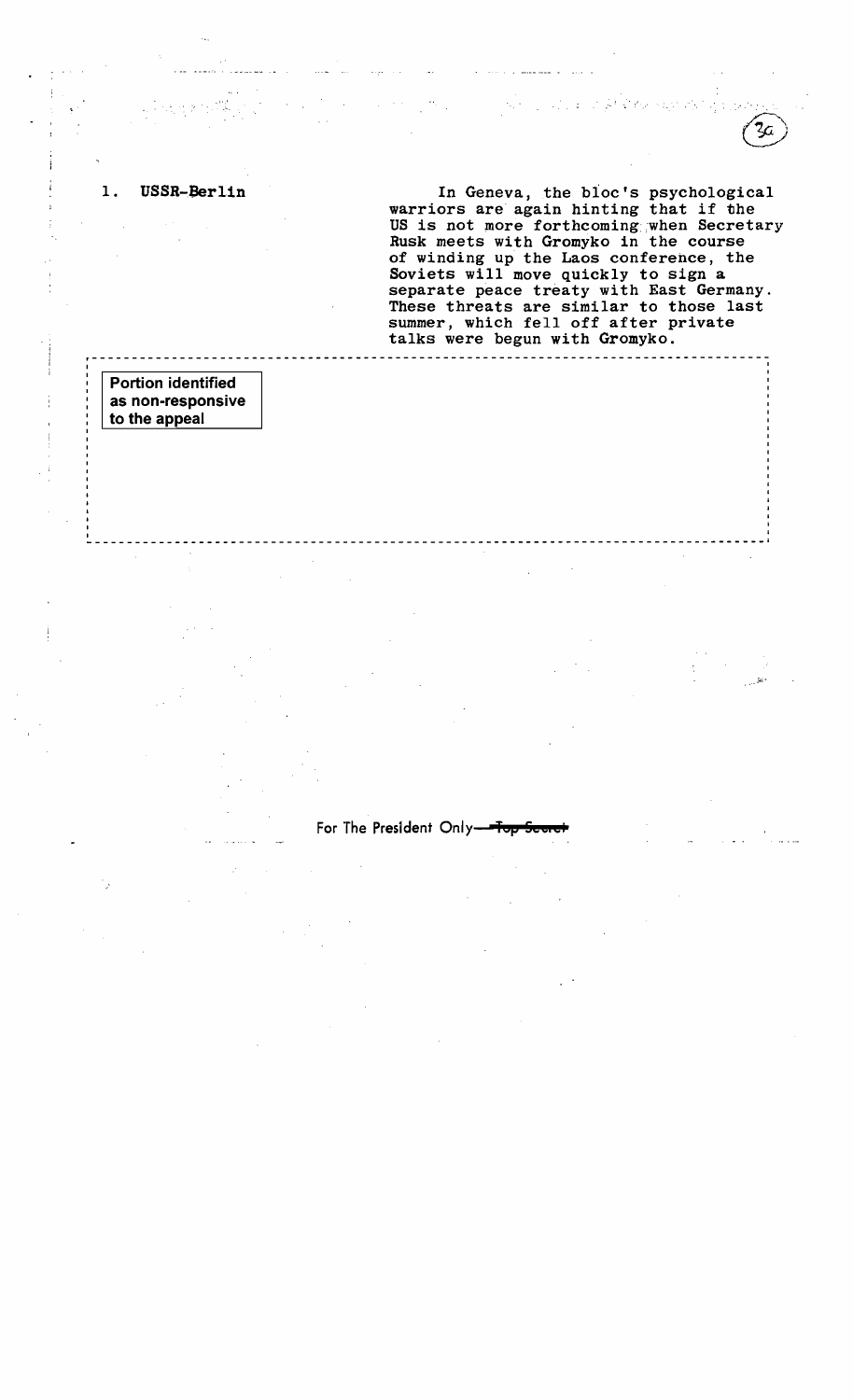**Portion identified as non-responsive to the appeal** 

.,

 $\frac{1}{2}$ 

 $\frac{1}{4}$ 

 $\begin{bmatrix} 1 \\ 1 \\ 1 \end{bmatrix}$  $\frac{1}{2}$ 

Ì

## For The President Only-

1----------------------------------------------------- ----------------------------------~,

 $\mathbb{S}^{Z_{L}}$ 

 $\bar{\beta}$ 

**Highwart C** 

30,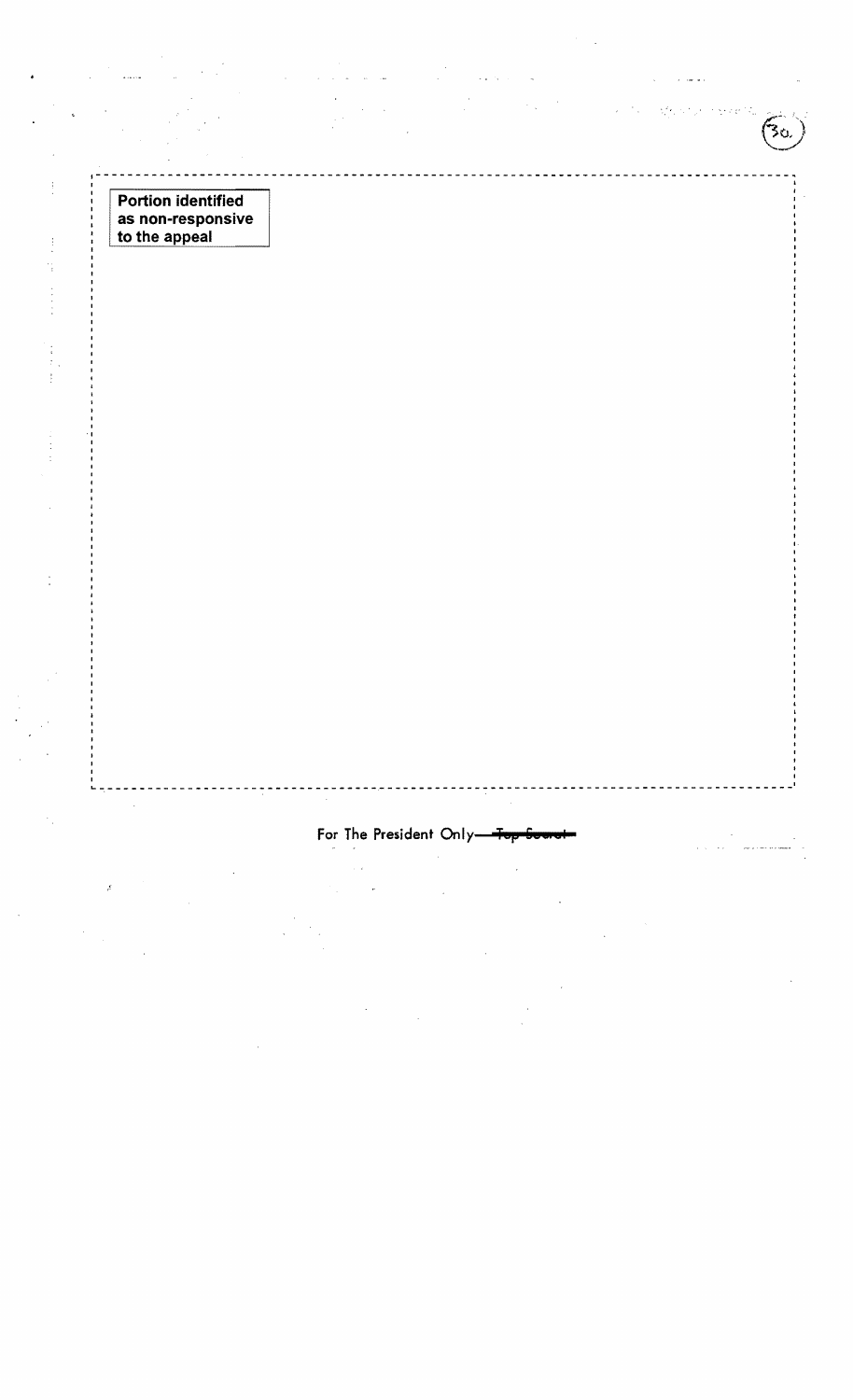Portion identified as non-responsive to the appeal

5. South Vietnam a. As the Laos conference heads into its final phase, our delegation sees a possibility that the Communist side will formally propose the convening<br>of a conference on Vietnam. Such a of a conference on Vietnam. call would find receptive neutralist ears around the table, notably the Indians who are already saying that the prescription for settling the Laos problem will work equally well for<br>Vietnam.

> b. Meanwhile, the Communist-run<br>Liberation Front in South Vietnam, peddling its case further afield than ever before, is sending a delegation to Cuba to participate in the 26 July celebrations. It also plans, assuming the Cubans agree, to establish a "permanent office" in Havana.

> > I E.O. 13526, section 3.3(b)(1)

 $-1$ I I I I

## For The President Only-

~---------------------~--------------.----------------------~-----------------------j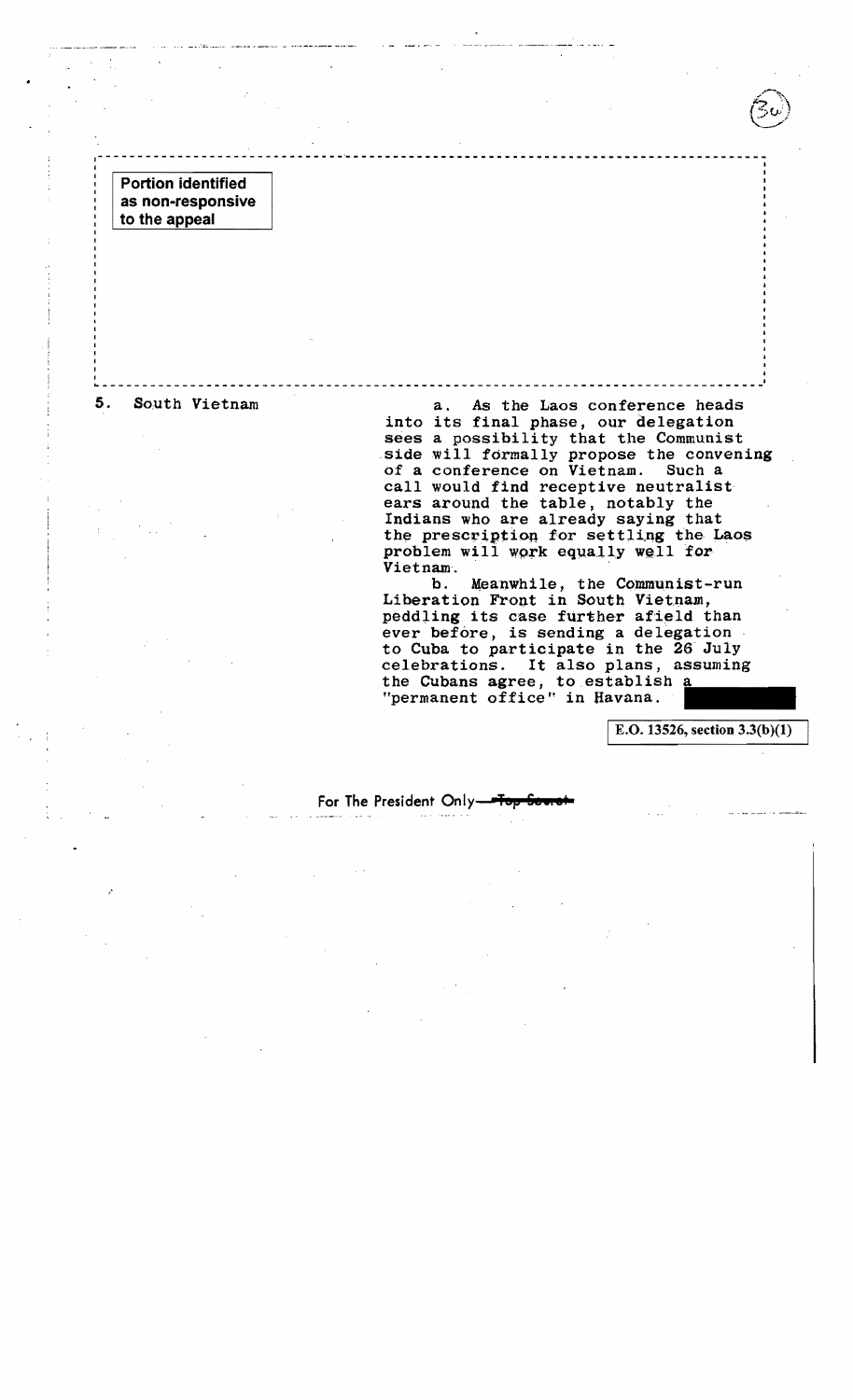**Portion identified** as non-responsive<br>to the appeal

 $\ddot{\cdot}$ 

i<br>Poz

For The President Only-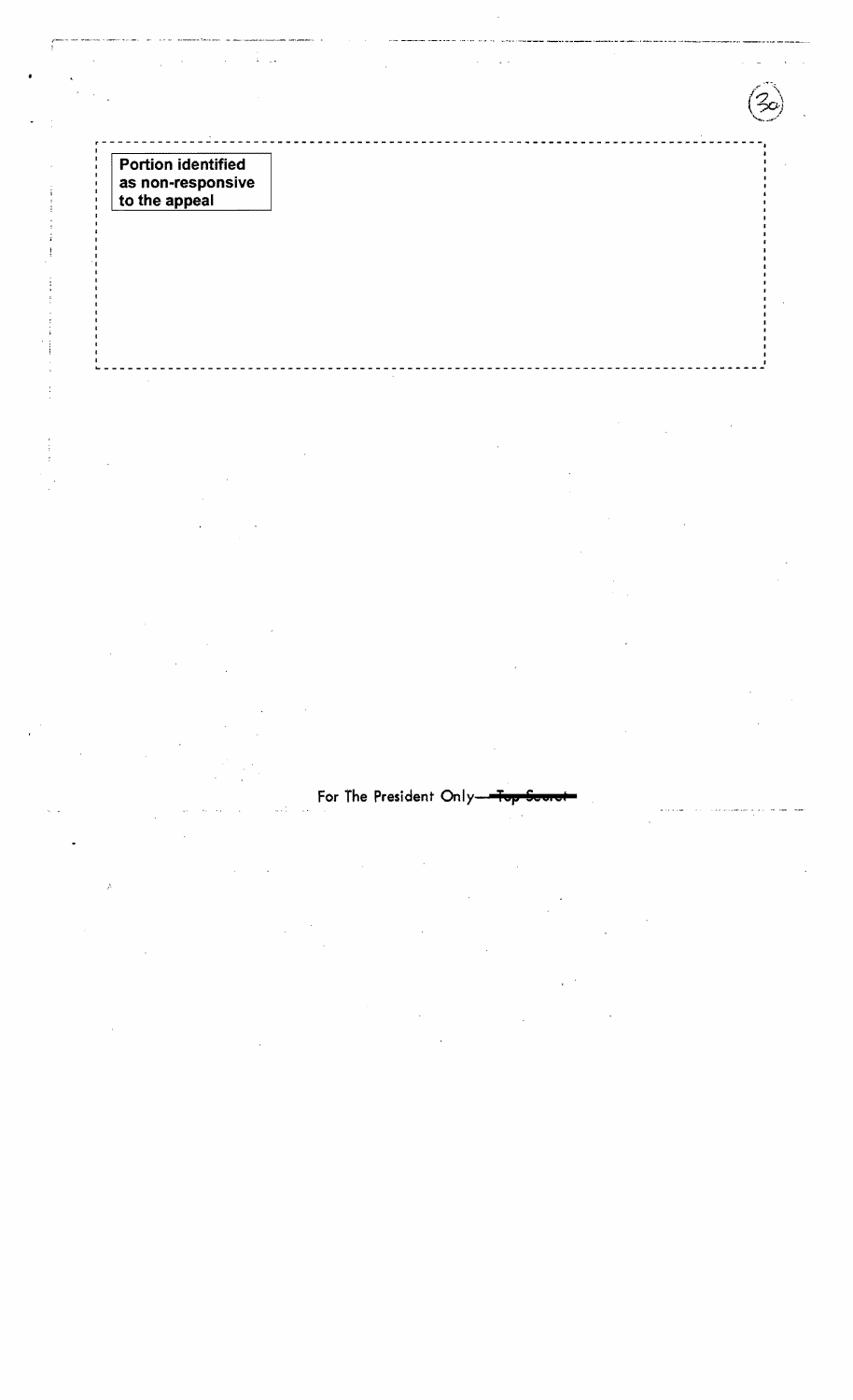|                                                                 |                                                                                                                                                                                                                              | <b>NOTES</b> |  |  |
|-----------------------------------------------------------------|------------------------------------------------------------------------------------------------------------------------------------------------------------------------------------------------------------------------------|--------------|--|--|
|                                                                 |                                                                                                                                                                                                                              |              |  |  |
|                                                                 |                                                                                                                                                                                                                              |              |  |  |
| <b>Portion identified</b><br>as non-responsive<br>to the appeal |                                                                                                                                                                                                                              |              |  |  |
|                                                                 | representation issue. It is not likely to stay there long,<br>however, as the Laotians, by continuing to make friendly nods<br>in both directions, have just about sealed Taipei's decision to<br>withdraw from the contest. |              |  |  |
| <b>Portion identified</b><br>as non-responsive                  |                                                                                                                                                                                                                              |              |  |  |
| to the appeal                                                   |                                                                                                                                                                                                                              |              |  |  |
|                                                                 |                                                                                                                                                                                                                              |              |  |  |
|                                                                 |                                                                                                                                                                                                                              |              |  |  |
|                                                                 |                                                                                                                                                                                                                              |              |  |  |

For The President Only-

 $V_{\rm{max}}$